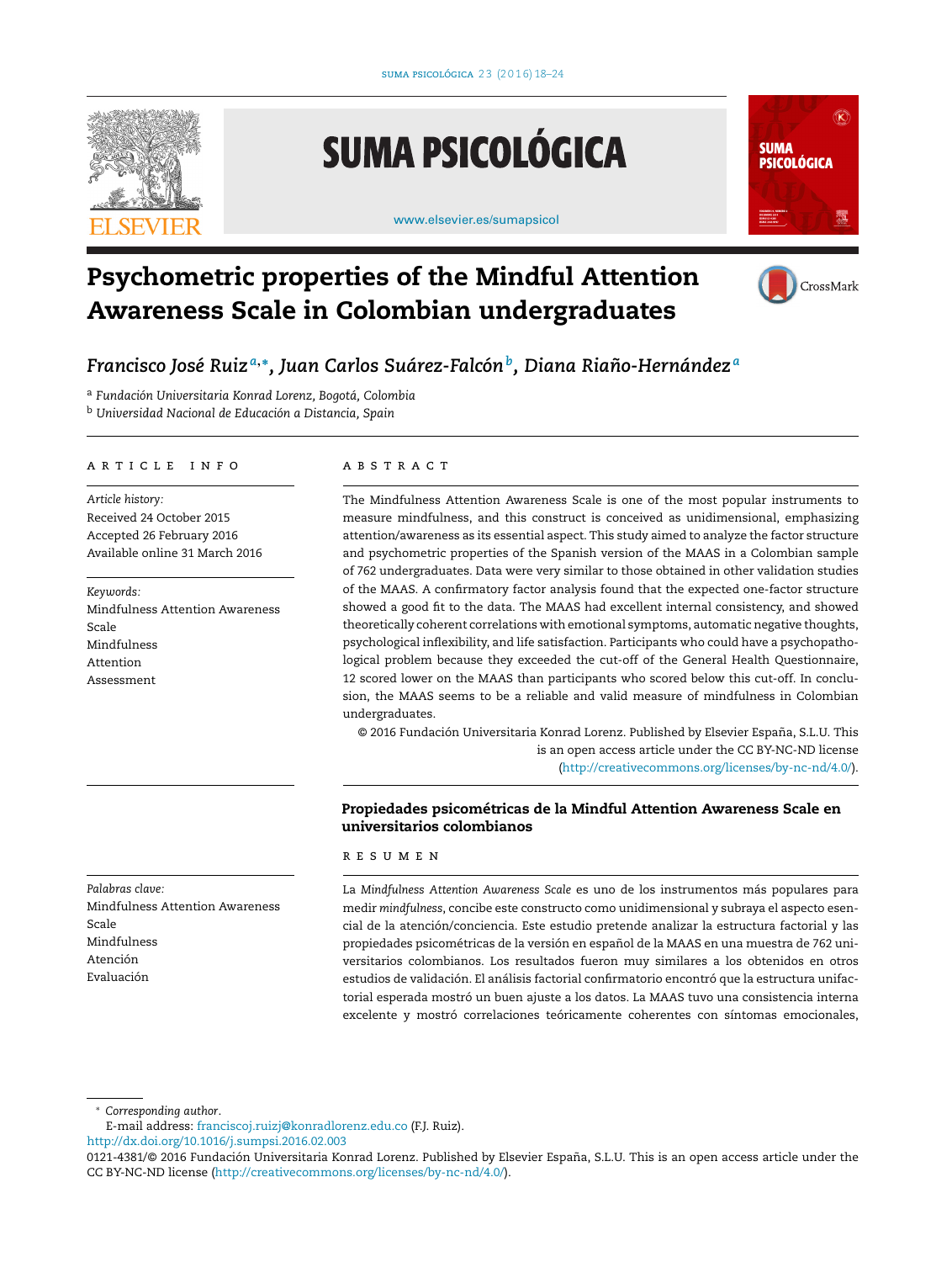pensamientos automáticos negativos, inflexibilidad psicológica y satisfacción vital. Los participantes que podían tener algún problema psicopatológico por exceder el punto de corte del *General Health Questionnaire* – 12, puntuaron más bajo en la MAAS que los participantes que puntuaron por debajo de este punto de corte. En conclusión, la MAAS parece ser una medida fiable y válida de *mindfulness* en universitarios colombianos.

© 2016 Fundación Universitaria Konrad Lorenz. Publicado por Elsevier España, S.L.U. Este es un artículo Open Access bajo la licencia CC BY-NC-ND

[\(http://creativecommons.org/licenses/by-nc-nd/4.0/](http://creativecommons.org/licenses/by-nc-nd/4.0/)).

Mindfulness meditation is an increasingly popular technique in several areas such as clinical psychology, health psychology, and educational psychology (e.g., [Creswell](#page-5-0) [&](#page-5-0) [Lindsay,](#page-5-0) [2014;](#page-5-0) [Hyland,](#page-5-0) [2014;](#page-5-0) [Kang](#page-5-0) [&](#page-5-0) [Whittingham,](#page-5-0) [2010\).](#page-5-0) Parallel to this interest, an array of self-report measurements have been developed to assess this construct, including the Mindfulness Attention and Awareness Scales (MAAS; [Brown](#page-5-0) [&](#page-5-0) [Ryan,](#page-5-0) [2003\),](#page-5-0) the Kentucky Inventory of Mindfulness Skills (KIMS; [Baer,](#page-5-0) [Smith,](#page-5-0) [&](#page-5-0) [Allen,](#page-5-0) [2004\),](#page-5-0) the Freiburg Mindfulness Inventory (FMI; [Buchheld,](#page-5-0) [Grossman,](#page-5-0) [&](#page-5-0) [Walach,](#page-5-0) [2001\),](#page-5-0) the Philadelphia Mindfulness Scale (PHLMS; [Cardaciotto,](#page-5-0) [Herbert,](#page-5-0) [Forman,](#page-5-0) [Moitra,](#page-5-0) [&](#page-5-0) [Farrow,](#page-5-0) [2008\),](#page-5-0) the Toronto Mindfulness Scale (TMS; [Lau](#page-5-0) et [al.,](#page-5-0) [2006\),](#page-5-0) the Southampton Mindfulness Questionnaire (SMQ; [Chadwick](#page-5-0) et [al.,](#page-5-0) [2008\),](#page-5-0) and the Five Facets Mindfulness Questionnaire (FFMQ; [Baer,](#page-5-0) [Smith,](#page-5-0) [Hopkins,](#page-5-0) [Krietemeyer,](#page-5-0) [&](#page-5-0) [Toney,](#page-5-0) [2006\).](#page-5-0)

These above-mentioned assessment instruments vary in some relevant aspects. Firstly, some of them (FMI and TMS) require some degree of familiarity with mindfulness meditation practice, whereas others do not(e.g., MAAS, KIMS, PHLMS, and FFMQ). Secondly, the scales vary in the number of factors proposed: from one (MAAS, FMI, SMQ, and TMS) to the five factors of the FFMQ. The reason for such a disparate number of factors has its origin in the lack of agreement about the dimensions involved in mindfulness.

Although mindfulness is usually defined as the ability to purposely pay attention to present moment experience in a nonjudgmental way [\(Kabat-Zinn,](#page-5-0) [1990\),](#page-5-0) authors disagree about the number of behavioral dimensions involved and their relevance. Some authors consider that the key dimension of mindfulness is awareness of the present moment experience and defend that acceptance is redundant because present moment attention cannot take place without an accepting attitude (e.g., [Brown](#page-5-0) [&](#page-5-0) [Ryan,](#page-5-0) [2003\).](#page-5-0) Other authors, however, defend that acceptance of the present moment experience without issuing any judgment is a conceptually and empirically different dimension needed to explain mindfulness (e.g., [Cardaciotto](#page-5-0) et [al.,](#page-5-0) [2008\).](#page-5-0) Lastly, other authors (e.g., [Baer](#page-5-0) et [al.,](#page-5-0) [2004,](#page-5-0) [2006\)](#page-5-0) support the idea that mindfulness involves multiple skills or facets, such as observing, describing, acting with awareness, accepting without judgment, and non-reacting to inner experience.

Among the one-dimension self-report instruments, the MAAS is by far the most widely used one. As previously mentioned, both the FMI and TMS require some degree of familiarity with mindfulness practice, whereas the SMQ was designed for patients with psychosis. Conversely, the MAAS presents the advantage that it was designed for

the general population with or without familiarity with mindfulness.

There are several Spanish translations of the MAAS (e.g., [Barajas](#page-5-0) [&](#page-5-0) [Garra,](#page-5-0) [2014;](#page-5-0) [Soler](#page-5-0) et [al.,](#page-5-0) [2012\)](#page-5-0) that have proved good psychometric properties and a one-factor structure. However, to our best knowledge, the psychometric properties and factor structure of the MAAS in Colombia have not been explored. Accordingly, the aim of this study is to advance in this direction by analyzing the psychometric properties of the Spanish translation by [Soler](#page-6-0) et [al.](#page-6-0) [\(2012\)](#page-6-0) in a large sample of Colombian undergraduates. We expected the MAAS to show good psychometric properties and a one-factor structure as in the Soler et al. study. Additionally, as shown in the literature (e.g., [Long](#page-5-0) [&](#page-5-0) [Hayes,](#page-5-0) [2014\),](#page-5-0) we expected scores on the MAAS to be negatively associated with scores on the frequency of negative automatic thoughts, psychological inflexibility, emotional symptoms, and dysfunctional schemas, and positively with life satisfaction.

#### **Method**

#### *Participants*

A convenience sampling was conducted. The sample consisted of 762 undergraduates (age range 18–63, *M* = 21.16, *SD* = 3.76) from seven universities of Bogotá (two public and five private universities). Forty-six percent of the sample was studying Psychology. The other studies included Law, Engineering, Philosophy, Communication, Business, Medicine, and Theology. Sixty-two percent were women. Of the overall sample, 26% of participants had received psychological or psychiatric treatment at some time, but only 4.3% were currently in treatment. Also, 2.9% of participants were taking some psychotropic medication.

#### *Instruments*

**Mindful Attention Awareness Scale** (MAAS; [Brown](#page-5-0) [&](#page-5-0) [Ryan,](#page-5-0) [2003;](#page-5-0) Spanish version by [Soler](#page-6-0) et [al.,](#page-6-0) [2012\).](#page-6-0) The MAAS is a 15-item, 6-point Likert-type scale (6 = *almost never*; 1 = *almost always*) designed to measure the extent to which individuals pay attention during several tasks or, in contrast, behave on "autopilot," without paying enough attention to them. The MAAS does not require familiarity with meditation. Exam-ples of items are (see all items in [Table](#page-2-0) 1): "I find it difficult to stay focused on what's happening in the present," "I tend not to notice feelings of physical tension or discomfort until they really grab my attention," "I find myself preoccupied with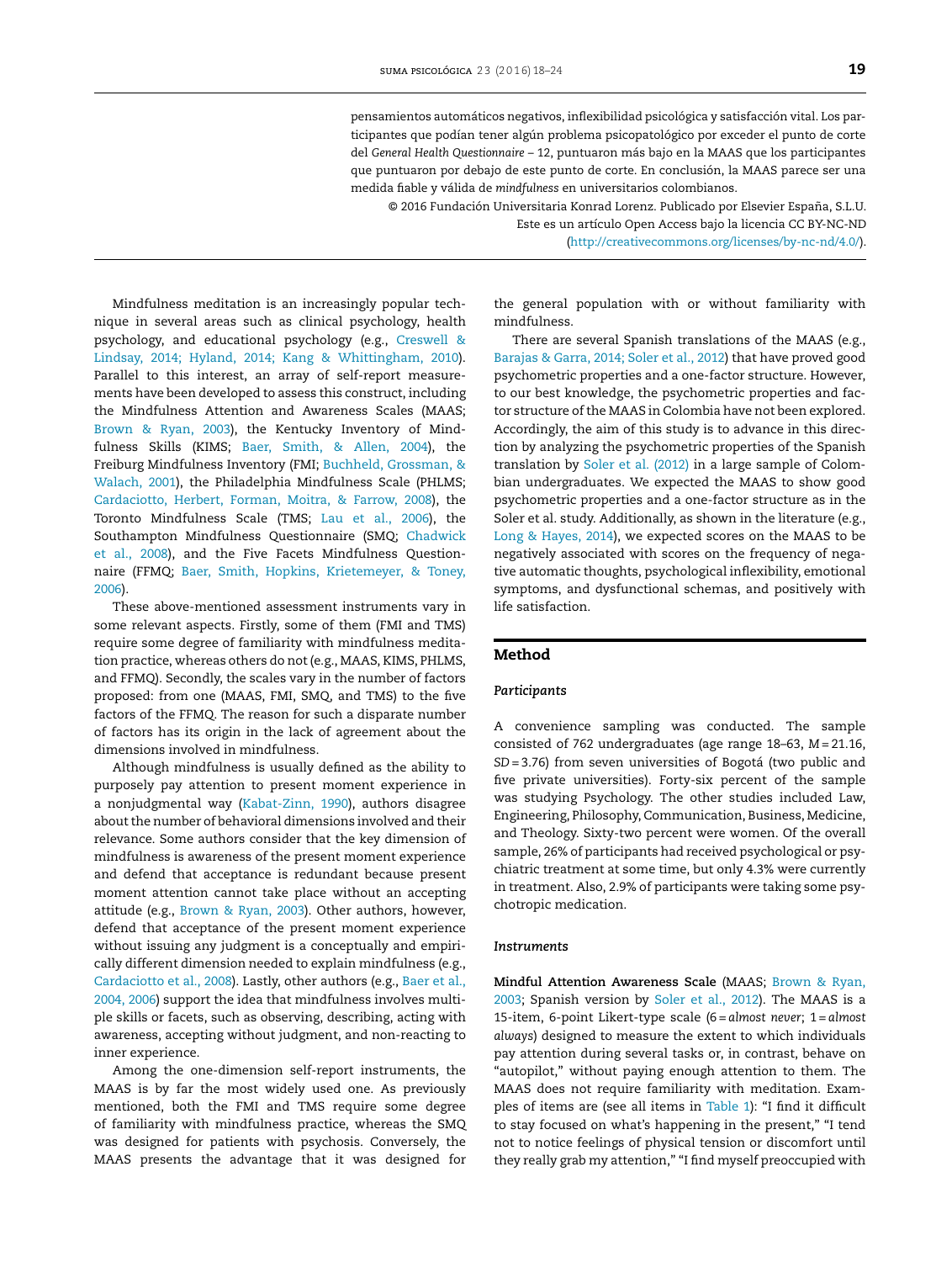<span id="page-2-0"></span>

| Table 1 - Item description and their factor loadings in a completely standardized solution.                                                                                                                                                   |                |
|-----------------------------------------------------------------------------------------------------------------------------------------------------------------------------------------------------------------------------------------------|----------------|
| Item number and description                                                                                                                                                                                                                   | Factor loading |
| 1. Podría sentir una emoción y no ser consciente de ella hasta más tarde [I could be experiencing some<br>emotion and not be conscious of it until some time later].                                                                          | .57            |
| 2. Rompo o derramo cosas por descuido, por no poner atención, o por estar pensando en otra cosa [I<br>break or spill things because of carelessness, not paying attention, or thinking of something else].                                    | .66            |
| 3. Encuentro difícil estar centrado en lo que está pasando en el presente [I find it difficult to stay focused<br>on what's happening in the present].                                                                                        | .72            |
| 4. Tiendo a caminar rápido para llegar a donde voy, sin prestar atención a lo que experimento durante el<br>camino [I tend to walk quickly to get where I'm going without paying attention to what I experience<br>along the way]             | .52            |
| 5. Tiendo a no darme cuenta de sensaciones de tensión física o incomodidad, hasta que realmente<br>captan mi atención [I tend not to notice feeling of physical tension or discomfort until they really grab<br>my attention].                | .66            |
| 6. Me olvido del nombre de una persona tan pronto me lo dicen por primera vez [I forget a person's name<br>almost as soon I've been told it for the first time].                                                                              | .51            |
| 7. Parece como si "funcionara en automático", sin demasiada consciencia de lo que estoy haciendo [It<br>seems I am "running on automatic," without much awareness of what I'm doing].                                                         | .79            |
| 8. Hago las actividades con prisas, sin estar realmente atento a ellas [I rush through activities without<br>being really attentive to them].                                                                                                 | .81            |
| 9. Me concentro tanto en la meta que deseo alcanzar, que pierdo contacto con lo que estoy haciendo<br>ahora para alcanzarla [I get so focused on the goal I want to achieve that I lose touch with what I'm<br>doing right now to get there]. | .70            |
| 10. Hago trabajos o tareas automáticamente, sin darme cuenta de lo que estoy haciendo [I do jobs or<br>tasks automatically, without being aware of what I'm doing].                                                                           | .78            |
| 11. Me encuentro a mí mismo escuchando a alguien por una oreja y haciendo otra cosa al mismo tiempo<br>[I find myself listening to someone with one ear, doing something else at the same time].                                              | .60            |
| 12. Conduzco "en piloto automático" y luego me pregunto por qué fui allí [I drive places on 'automatic<br>pilot' and then wonder why I went there].                                                                                           | .77            |
| 13. Me encuentro absorto acerca del future o el pasado [I find myself preoccupied with the future or the<br>past.                                                                                                                             | .76            |
| 14. Me descubro haciendo cosas sin prestar atención [I find myself doing things without paying attention].                                                                                                                                    | .80            |
| 15. Pico sin ser consciente de que estoy comiendo [I snack without being aware that I'm eating].                                                                                                                                              | .73            |

the future or the past," "I find myself doing things without paying attention." Higher scores indicate greater mindfulness level. The Spanish version of the MAAS by [Soler](#page-6-0) et [al.](#page-6-0) [\(2012\)](#page-6-0) has shown good psychometric properties (Cronbach's alpha of .89) and a one-factor structure.

**Automatic Thoughts Questionnaire – 8** (ATQ-8; [Netemeyer](#page-5-0) et [al.,](#page-5-0) [2002;](#page-5-0) Spanish version by [Cano-García](#page-5-0) [&](#page-5-0) [Rodríguez-](#page-5-0)Franco, [2002\).](#page-5-0) The ATQ is a measure of the frequency of automatic negative thoughts experienced during the past week. It consists of eight automatic negative thoughts that are rated on a 5-point Likert-type scale (5 = *all the time*; 1 = *not at all*). Examples of items are "I'm no good," "Nothing feels good anymore," "What's wrong with me?" and "I'm worthless." The ATQ-8 showed good internal consistency in this study  $(\alpha = .85)$ . A scale measuring fused action with automatic negative thoughts, similar to the Believability Scale used by [Zettle](#page-6-0) [and](#page-6-0) [Hayes](#page-6-0) [\(1986\),](#page-6-0) was also used in this study. Specifically, after responding to the frequency with which they experienced automatic negative thoughts, participants were instructed to respond again to the eight items indicating to which degree they "used to get entangled with those thoughts (e.g., thinking only about them, analyzing them, staying crestfallen, trying to distract or convincing yourself of the contrary, etc.) so that you stop doing what is important to you." This additional scale also showed good internal consistency ( $\alpha$  = .84). Medium negative correlations were expected between the MAAS and the scores on both the frequency and fused action scales of the ATQ-8.

**Acceptance and Action Questionnaire – II** (AAQ-II; [Bond](#page-5-0) et [al.,](#page-5-0) [2011;](#page-5-0) Spanish version by [Ruiz,](#page-5-0) [Langer,](#page-5-0) [Luciano,](#page-5-0) [Cangas,](#page-5-0) [&](#page-5-0) [Beltrán,](#page-5-0) [2013\).](#page-5-0) The AAQ-II is a general measure of psychological inflexibility. It consists of seven items that are rated on a 7-point Likert-type scale (7 = *always true*; 1 = *never true*). The items reflect unwillingness to experience unwanted emotions and thoughts (e.g., "I worry about not being able to control my worries and feelings") and the inability to be in the present moment and behave according to value-directed actions when experiencing psychological events that could undermine them (e.g., "My painful experiences and memories make it difficult for me to live a life that I would value"). The alpha found for the AAQ-II in this study was .88. Medium to strong negative correlations were expected between the MAAS and the AAQ-II.

**General Health Questionnaire – 12** ([Goldberg](#page-5-0) [&](#page-5-0) [Williams,](#page-5-0) [1988;](#page-5-0) Spanish version by [Rocha,](#page-5-0) [Pérez,](#page-5-0) [Rodríguez-Sanz,](#page-5-0) [Borrell,](#page-5-0) [&](#page-5-0) [Obiols,](#page-5-0) [2011\).](#page-5-0) The GHQ-12 is a 12-item, 4-point Likert-type scale that is frequently used as screening for psychological disorders. Respondents are asked to indicate the degree to which they have recently experienced a range of common symptoms of distress, with higher scores reflecting greater levels of psychological distress. The Likert scoring method was used in this study, with scores ranging from 0 to 3 assigned to each of the four response options. The alpha value for the GHQ-12 in this study was .88. Medium negative correlations were expected between the MAAS and the GHQ-12.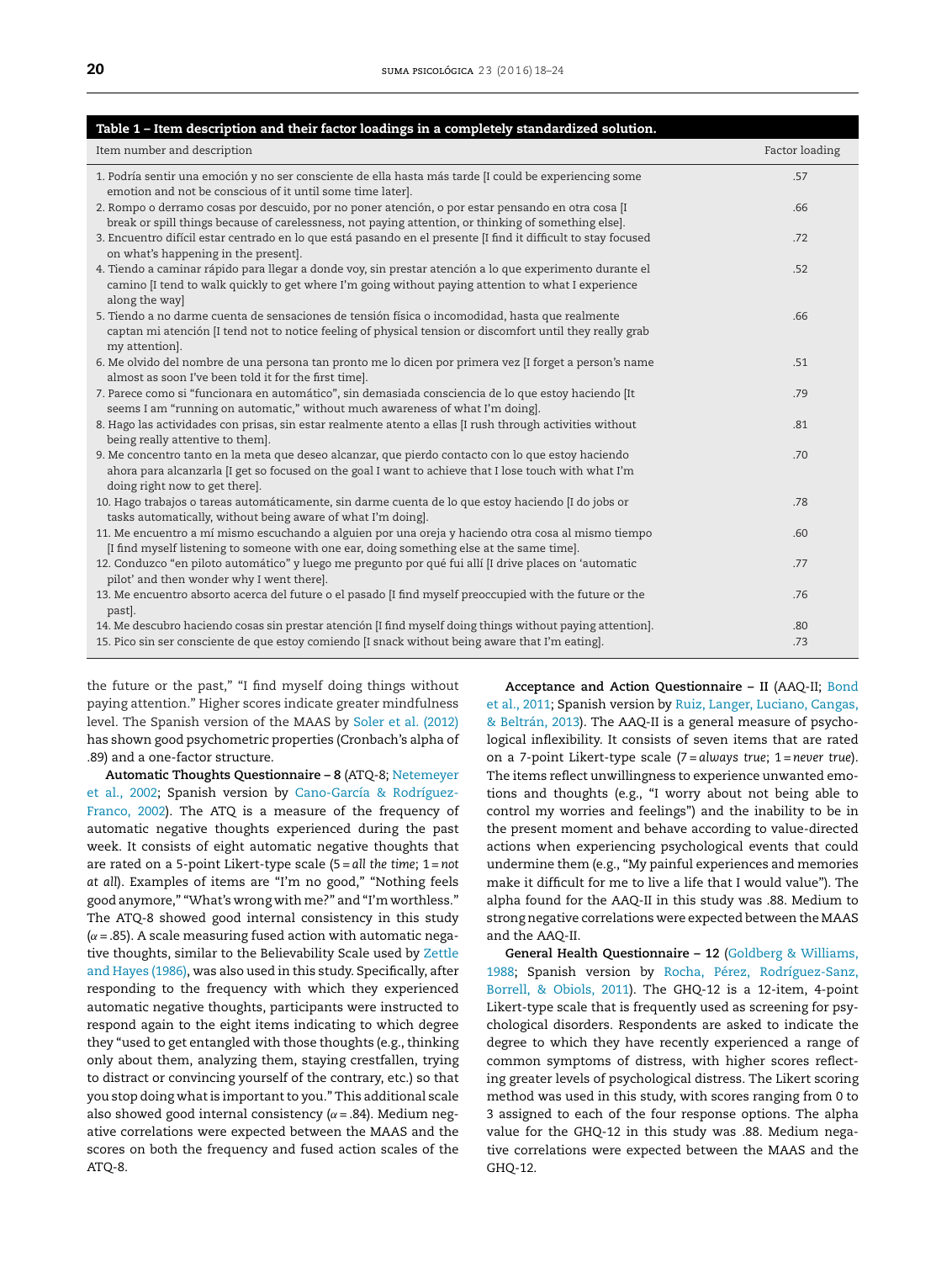**Depression, Anxiety, and Stress Scales – 21** (DASS-21; [Antony,](#page-5-0) [Bieling,](#page-5-0) [Cox,](#page-5-0) [Enns,](#page-5-0) [&](#page-5-0) [Swinson,](#page-5-0) [1998;](#page-5-0) Spanish version by [Daza,](#page-5-0) [Novy,](#page-5-0) [Stanley,](#page-5-0) [&](#page-5-0) [Averill,](#page-5-0) [2002\).](#page-5-0) The DASS-21 is a 21-item, 4-point Likert-type scale (3 = *applied to me very much, or most of the time*; 0 = *did not apply to me at all*) consisting of sentences describing negative emotional states. It contains three subscales (depression, anxiety, and stress) and has shown good internal consistency and convergent and discriminant validity. Alpha values in this study were .86, .80, and .80 for the depression, anxiety, and stress subscales, respectively. Medium negative correlations were expected between the MAAS and the total score of the DASS-21 and its subscales.

**Dysfunctional Attitude Scale – Revised** (DAS-R; [de](#page-5-0) [Graaf,](#page-5-0) [Roelofs,](#page-5-0) [&](#page-5-0) [Huibers,](#page-5-0) [2009;](#page-5-0) [Weissman](#page-5-0) [&](#page-5-0) [Beck,](#page-5-0) [1978;](#page-5-0) Spanish version by [Ruiz](#page-5-0) et [al.,](#page-5-0) [2015\).](#page-5-0) The DAS comprises 40 items that are rated on a 7-point Likert-type scale (7 = *fully agree*; 1 = *fully disagree*). The revised version of the DAS (i.e., the DAS-R; [de](#page-5-0) [Graaf](#page-5-0) et [al.,](#page-5-0) [2009\)](#page-5-0) contains 17 items grouped in two factors: perfectionism/performance evaluation (e.g., "It is difficult to be happy unless one is good-looking, intelligent, rich, and creative") and dependency (e.g., "My value as a person depends greatly on what others think of me"). The Spanish version of the DAS-R showed excellent internal consistency in a Colombian sample of undergraduates ([Ruiz](#page-5-0) et [al.,](#page-5-0) [in](#page-5-0) [press\).](#page-5-0) Specifically, Cronbach's alpha for the total scale was .91, whereas the alpha for the perfectionism/performance evaluation factor was .87, and .81 for the Dependency factor. A factor structure with two correlated factors and a second-order factor was obtained.

**Satisfaction with Life Survey** (SWLS; [Diener,](#page-5-0) [Emmons,](#page-5-0) [Larsen,](#page-5-0) [&](#page-5-0) [Griffin,](#page-5-0) [1985;](#page-5-0) Spanish version by [Atienza,](#page-5-0) [Pons,](#page-5-0) [Balaguer,](#page-5-0) [&](#page-5-0) [García-Merita,](#page-5-0) [2000\).](#page-5-0) The SWLS is a 5-item, 7-point Likert-type scale (7 = *strongly agree*; 1 = *strongly disagree*) that measures self-perceived well-being. Examples of items are "I am satisfied with my life" and "In most ways my life is close to my ideal." The SWLS has good psychometric properties and convergent validity. The alpha value for the SWLS in this study was .85. Medium correlations were expected between the MAAS and the SWLS.

#### *Procedure*

Following the suggestions of [Elosua,](#page-5-0) [Mujika,](#page-5-0) [Almeida,](#page-5-0) [and](#page-5-0) [Hermosilla](#page-5-0) [\(2014\),](#page-5-0) a small pilot study was conducted first to explore whether Colombian people experienced difficulties in understanding the items of the Spanish versions of the MAAS, ATQ-8, AAQ-II, GHQ-12, DASS-21, and SWLS. Ten Colombian undergraduates found no difficulties to understand the MAAS items; therefore, we decided to apply the original scale without changes.

The administration of the questionnaire package was collective and conducted in the participants' classrooms during the beginning of a regular class. Six people administered the questionnaire package following the same instructions. The study was presented saying that participation was absolutely voluntary and highlighting the importance of participants' collaboration in studying psychological discomfort of undergraduates in Colombia. An informed consent was given to participants who showed interest in participating and once they filled it, they were given a questionnaire packet including the self-report instruments listed above. Upon completion of the study, participants were debriefed about the aims of the study and thanked for their participation.

#### *Data analysis*

Prior to conducting factor analyses, data were examined searching for missing values. Only nine values of the MAAS were missing (one value for items 1, 2, 3, 6, 9, and 13, and three values for item 7). These data were inputted using the matching response pattern method of LISREL© (version 8.71, [Jöreskog](#page-5-0) [&](#page-5-0) [Sörbom,](#page-5-0) [1999\),](#page-5-0) which was the software used to conduct the confirmatory factor analyses (CFA). In this imputation method, the value to be substituted for the missing value of a single case is obtained from another case (or cases) having a similar response pattern over the 15 items of the MAAS scale.

The MAAS has consistently shown a one-factor structure across countries and language. Accordingly, the robustness of the one-factor model was assessed by conducting a confirmatory factor analysis (CFA). We did not test additional factor models since the theory underlying the MAAS and the accumulated empirical evidence is clear in supporting a one-factor model. Because the MAAS uses a Likert-type scale measured on an ordinal scale, a weighted least squares (WLS) estimation method using polychoric correlations was used. The WLS method is recommended in large samples with fewer than 20 items as in the current study [\(Jöreskog](#page-5-0) [&](#page-5-0) [Sörbom,](#page-5-0) [1996\).](#page-5-0) We computed the following goodness-of-fit indexes: (a) the root mean square error of approximation (RMSEA); (b) the comparative fit index (CFI); and (c) the non-normed fit index (NNFI). According to [Kelloway](#page-5-0) [\(1998\),](#page-5-0) RMSEA values of .10 represent a good fit, with values below .05 representing a very good fit to the data. With respect to the CFI and NNFI, values above .90 indicate well-fitting models, and values above .95 represent a very good fit to the data.

The remaining statistical analyses were performed on SPSS 19©. Cronbach's alphas providing confidence intervals according to [Duhacheck](#page-5-0) [and](#page-5-0) [Iacobucci](#page-5-0) [\(2004\)](#page-5-0) were computed to explore the internal consistency of the MAAS. Corrected item-total correlations were obtained to identify items that should be removed because of low discrimination item index (i.e., values below .20). Descriptive data were also calculated. To examine discriminant construct validity, scores on the MAAS were compared by computing Student's *t*, between participants with scores above and below the cutoff on the GHQ-12. Zero-order correlations between the MAAS and the other scales were calculated to assess convergent and divergent construct validity.

#### **Results**

#### *Factor structure*

The conducted CFA supported the one-factor model of the MAAS. The overall fit was adequate and scores on the goodness-of-fit indexes were good for the RMSEA (.063, 90%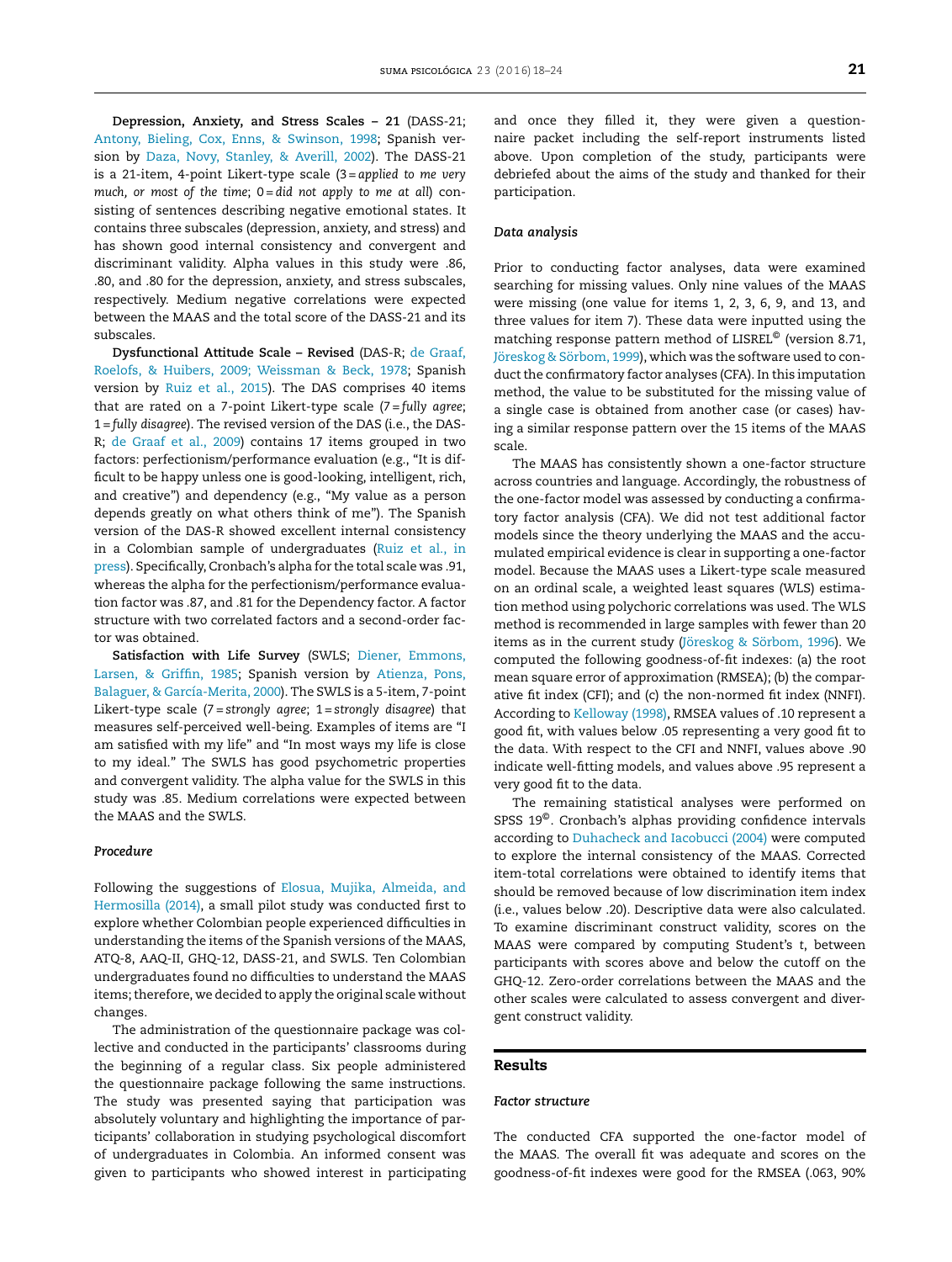#### **Table 2 – Descriptive statistics for all MAAS items, corrected-item total correlations, and Cronbach's alpha if the item is removed.**

| Item    | M    | <b>SD</b> | Corrected<br>item-total<br>correlation | Alpha if<br>removed |
|---------|------|-----------|----------------------------------------|---------------------|
| Item 1  | 4.13 | 1.65      | .52                                    | .92                 |
| Item 2  | 4.41 | 1.66      | .59                                    | .91                 |
| Item 3  | 4.28 | 1.55      | .66                                    | .91                 |
| Item 4  | 3.63 | 1.67      | .49                                    | .92                 |
| Item 5  | 4.12 | 1.60      | .60                                    | .91                 |
| Item 6  | 3.76 | 1.80      | .46                                    | .92                 |
| Item 7  | 4.21 | 1.52      | .73                                    | .91                 |
| Item 8  | 4.34 | 1.45      | .74                                    | .91                 |
| Item 9  | 4.11 | 1.53      | .64                                    | .91                 |
| Item 10 | 4.38 | 1.50      | .70                                    | .91                 |
| Item 11 | 3.91 | 1.55      | .54                                    | .91                 |
| Item 12 | 4.55 | 1.64      | .68                                    | .91                 |
| Item 13 | 4.37 | 1.51      | .68                                    | .91                 |
| Item 14 | 4.43 | 1.53      | .72                                    | .91                 |
| Item 15 | 4.69 | 1.62      | .64                                    | .91                 |

| Table 3 - Mean MAAS scores of participants who scored<br>above and below the cutoff of the GHQ-12. |         |           |     |  |  |  |
|----------------------------------------------------------------------------------------------------|---------|-----------|-----|--|--|--|
|                                                                                                    | M       | <b>SD</b> | N   |  |  |  |
| All participants                                                                                   | 63.33   | 16.17     | 753 |  |  |  |
| Participants GHQ > 12                                                                              | 59.33   | 14.70     | 294 |  |  |  |
| Participants GHQ < 12                                                                              | 6595    | 16.57     | 457 |  |  |  |
| Student's t                                                                                        | $-5.59$ |           |     |  |  |  |
| $< 0.001$ .                                                                                        |         |           |     |  |  |  |

CI [.056, .070]), and very good for the CFI and NNFI (.99 and .98, respectively). [Table](#page-2-0) 1 shows the original items, their translation into Spanish, and factor loadings for the one-factor model.

#### *Internal consistency, descriptive data and criterion validity*

Cronbach's alpha of the MAAS was .92 (95% CI [.91, .93.]). Table 2 shows the descriptive statistics for each item of the MAAS. Corrected item-total correlations of the MAAS ranged from .46 to .74. The removal of any item did not improve the alpha of the scale. Participants with scores above the cutoff on the GHQ-12 scored statistically and significantly lower on the MAAS than those with scores below this cutoff (see Table 3).

#### *Pearson correlations with other related constructs*

Table 4 shows that the MAAS showed correlations with all other assessed constructs in theoretically coherent ways. Specifically, the MAAS showed negative correlations with psychological distress, depression and anxiety symptoms, automatic negative thoughts, psychological inflexibility, and dysfunctional attitudes; and positive correlations with life satisfaction.

#### **Table 4 – Pearson correlations between the MAAS scores and other self-report measures.**

| Measure                                                                                              | <b>MAAS</b>         |  |  |  |
|------------------------------------------------------------------------------------------------------|---------------------|--|--|--|
| General Health Questionnaire - 12                                                                    | $-24$ <sup>'</sup>  |  |  |  |
| DASS - depression                                                                                    | $-.36'$             |  |  |  |
| DASS - anxiety                                                                                       | $-.34$ <sup>*</sup> |  |  |  |
| DASS - stress                                                                                        | $-.31$ <sup>*</sup> |  |  |  |
| Automatic Thoughts Questionnaire – 8 frequency                                                       | $-.29$ <sup>*</sup> |  |  |  |
| Automatic Thoughts Questionnaire - 8 entanglement                                                    | $-27$ <sup>*</sup>  |  |  |  |
| Acceptance and Action Questionnaire - II                                                             | $-.31$ <sup>*</sup> |  |  |  |
| Satisfaction with Life Survey                                                                        | 31                  |  |  |  |
| DAS-R total                                                                                          | $-24$ <sup>*</sup>  |  |  |  |
| DAS-R perfectionism/performance evaluation                                                           | $-.25$ <sup>*</sup> |  |  |  |
| DAS-R dependence                                                                                     | $-19$ <sup>*</sup>  |  |  |  |
| Note. DASS, depression, anxiety and stress scales; DAS-R, dysfunc-<br>tional attitude scale-revised. |                     |  |  |  |

 $p$  < .001.

#### **Discussion**

The results of the current study suggest that the MAAS is a valid and reliable measure of mindfulness in Colombian samples. Specifically, the MAAS showed excellent internal consistency ( $\alpha$  = .92), and all items showed adequate corrected item-total correlations. The CFA replicated the onefactor structure commonly found in other studies [\(Brown](#page-5-0) [&](#page-5-0) [Ryan,](#page-5-0) [2003;](#page-5-0) [Soler](#page-5-0) et [al.,](#page-5-0) [2012\).](#page-5-0) All correlations found with other instruments were in the expected direction: the MAAS correlated positively with life satisfaction and negatively psychological inflexibility, dysfunctional attitudes, emotional symptoms, and the frequency of automatic negative thoughts and entanglement with them. Although correlations were relatively small, they were similar to those obtained in other studies ([Long](#page-5-0) [&](#page-5-0) [Hayes,](#page-5-0) [2014;](#page-5-0) [Soler](#page-5-0) et [al.,](#page-5-0) [2012\).](#page-5-0) The MAAS also presented discriminant validity to the extent that participants who scored above the cutoff on the GHQ-12 scored significantly lower on the MAAS than those who scored below the cutoff.

Some limitations of this study are worth mentioning. Firstly, the functioning of the MAAS was tested only in a nonclinical sample, so that further research is necessary in clinical samples to confirm the results obtained in this study. Secondly, no information was obtained concerning the diagnosis and the course of therapy in participants who reported being in psychological/psychiatric treatment. Thirdly, as in most of the validation studies of the MAAS ([Barajas](#page-5-0) [&](#page-5-0) [Garra,](#page-5-0) [2014\),](#page-5-0) the sample used in this study consisted exclusively of undergraduate students. Therefore, further study should analyze the psychometric properties and factor structure of the MAAS with people with a lower educational level. Lastly, some of the instruments used to explore the convergent validity of the MAAS lacked formal validation in a Colombian sample; however, their internal consistencies were adequate and similar to the ones obtained in the validation studies.

In conclusion, the MAAS seems to be a reliable and valid self-report instrument in Colombian undergraduates, and conceives mindfulness as a unidimensional construct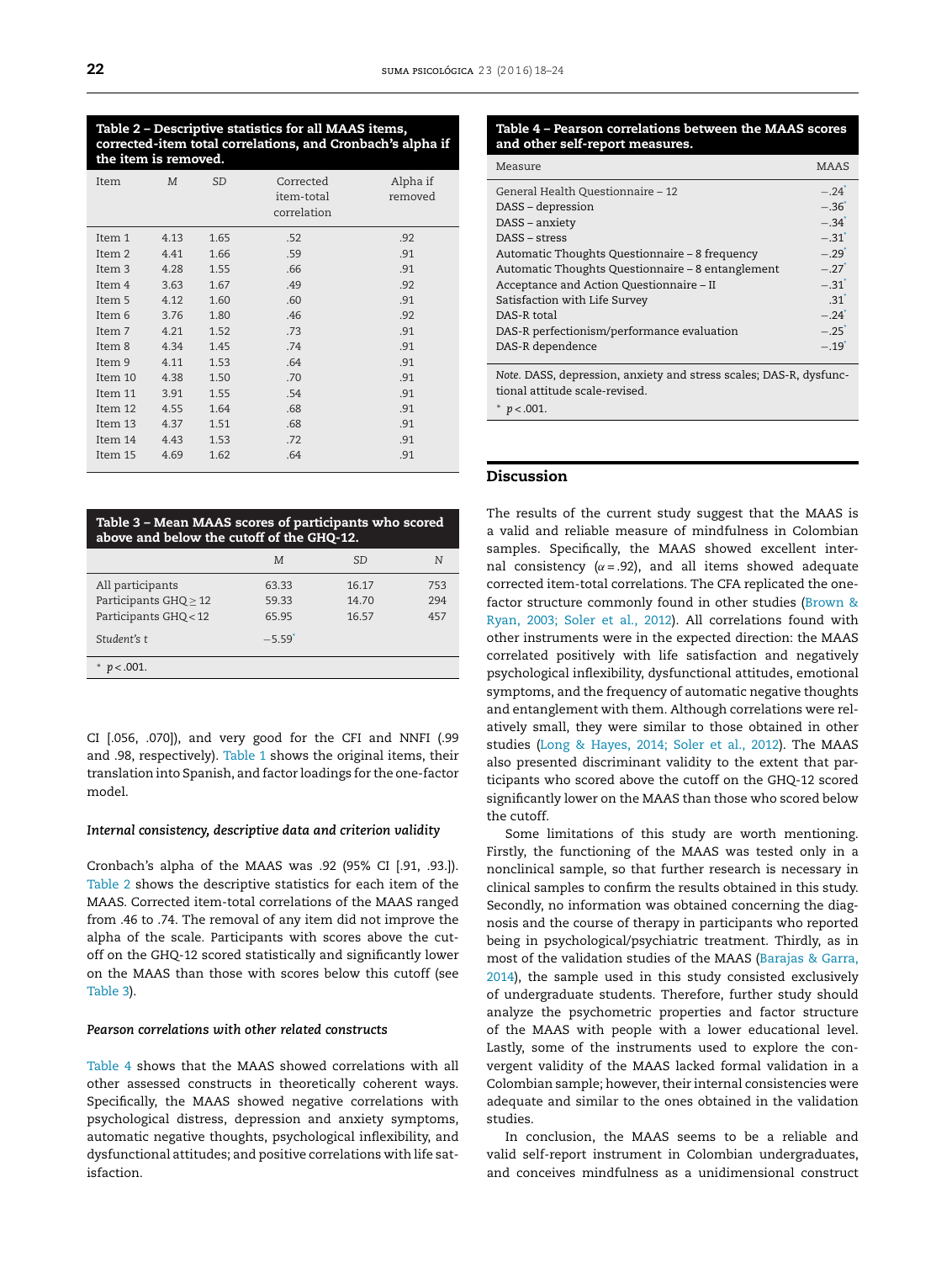<span id="page-5-0"></span>consisting of awareness and attention to the present moment experience.

#### r e f e r enc e s

- Antony, M. M., Bieling, P. J., Cox, B. J., Enns, M. W., & Swinson, R. P. (1998). Psychometric properties of the 42-item and 21-item versions of the Depression Anxiety Stress Scales (DASS) in clinical groups and a community sample. *Psychological Assessment*, *10*, 176–181. [http://dx.doi.org/10.1037/](dx.doi.org/10.1037/1040-3590.10.2.176) [1040-3590.10.2.176](dx.doi.org/10.1037/1040-3590.10.2.176)
- Atienza, F. L., Pons, D., Balaguer, I., & García-Merita, M. (2000). [Propiedades](http://refhub.elsevier.com/S0121-4381(16)00006-0/sbref0010) [psicométricas](http://refhub.elsevier.com/S0121-4381(16)00006-0/sbref0010) [de](http://refhub.elsevier.com/S0121-4381(16)00006-0/sbref0010) [la](http://refhub.elsevier.com/S0121-4381(16)00006-0/sbref0010) [Escala](http://refhub.elsevier.com/S0121-4381(16)00006-0/sbref0010) [de](http://refhub.elsevier.com/S0121-4381(16)00006-0/sbref0010) [Satisfacción](http://refhub.elsevier.com/S0121-4381(16)00006-0/sbref0010) [con](http://refhub.elsevier.com/S0121-4381(16)00006-0/sbref0010) [la](http://refhub.elsevier.com/S0121-4381(16)00006-0/sbref0010) [Vida](http://refhub.elsevier.com/S0121-4381(16)00006-0/sbref0010) [en](http://refhub.elsevier.com/S0121-4381(16)00006-0/sbref0010) [adolescentes](http://refhub.elsevier.com/S0121-4381(16)00006-0/sbref0010) [\[\[Psychometric](http://refhub.elsevier.com/S0121-4381(16)00006-0/sbref0010) [properties](http://refhub.elsevier.com/S0121-4381(16)00006-0/sbref0010) [of](http://refhub.elsevier.com/S0121-4381(16)00006-0/sbref0010) [the](http://refhub.elsevier.com/S0121-4381(16)00006-0/sbref0010) [Satisfaction](http://refhub.elsevier.com/S0121-4381(16)00006-0/sbref0010) [with](http://refhub.elsevier.com/S0121-4381(16)00006-0/sbref0010) [Life](http://refhub.elsevier.com/S0121-4381(16)00006-0/sbref0010) [Scale](http://refhub.elsevier.com/S0121-4381(16)00006-0/sbref0010) [in](http://refhub.elsevier.com/S0121-4381(16)00006-0/sbref0010) [adolescents\]\].](http://refhub.elsevier.com/S0121-4381(16)00006-0/sbref0010) *[Psicothema](http://refhub.elsevier.com/S0121-4381(16)00006-0/sbref0010)*[,](http://refhub.elsevier.com/S0121-4381(16)00006-0/sbref0010) *[12](http://refhub.elsevier.com/S0121-4381(16)00006-0/sbref0010)*[,](http://refhub.elsevier.com/S0121-4381(16)00006-0/sbref0010) [314](http://refhub.elsevier.com/S0121-4381(16)00006-0/sbref0010)–[319.](http://refhub.elsevier.com/S0121-4381(16)00006-0/sbref0010)
- Baer, R. A., Smith, G. T., & Allen, K. B. (2004). Assessment of mindfulness by self-report: The Kentucky inventory of mindfulness skills. *Assessment*, *11*, 191–206. [http://dx.doi.org/10.1177/1073191104268029](dx.doi.org/10.1177/1073191104268029)
- Baer, R. A., Smith, G. T., Hopkins, J., Krietemeyer, J., & Toney, L. (2006). Using self-report assessment methods to explore facets of mindfulness. *Assessment*, *13*, 27–45. [http://dx.doi.org/10.1177/1073191105283504](dx.doi.org/10.1177/1073191105283504)
- Barajas, S., & Garra, L. (2014). Mindfulness and psychopathology: Adaptation of the Mindful Attention Awareness Scales (MAAS) in a Spanish sample. *Clínica y Salud*, *25*, 49–56. [http://dx.doi.org/10.5093/cl2014a4](dx.doi.org/10.5093/cl2014a4)
- Bond, F. W., Hayes, S. C., Baer, R. A., Carpenter, K. M., Guenole, N., Orcutt, H. K., et al. (2011). Preliminary psychometric properties of the Acceptance and Action Questionnaire – II: A revised measure of psychological inflexibility and experiential avoidance. *Behavior Therapy*, *42*, 676–688. [http://dx.doi.org/](dx.doi.org/10.1016/j.beth.2011.03.007) [10.1016/j.beth.2011.03.007](dx.doi.org/10.1016/j.beth.2011.03.007)
- Brown, K. W., & Ryan, R. M. (2003). The benefits of being present: Mindfulness and its role in psychological well-being. *Journal of Personality and Social Psychology*, *84*, 822–848. [http://dx.doi.org/10.1037/0022-3514.84.4.822](dx.doi.org/10.1037/0022-3514.84.4.822)
- Buchheld, N., Grossman, P., & Walach, H. (2001). Measuring mindfulness in insight meditation and meditation-based psychotherapy. The development of the Freiburg Mindfulness Inventory (FMI). *Journal for Meditation and Meditation Research*, *1*, 11–34. [http://dx.doi.org/10.1016/j.paid.2005.11.025](dx.doi.org/10.1016/j.paid.2005.11.025)
- Cano-García, F. J., & Rodríguez-Franco, L. (2002). [Evaluación](http://refhub.elsevier.com/S0121-4381(16)00006-0/sbref0045) [del](http://refhub.elsevier.com/S0121-4381(16)00006-0/sbref0045) [lenguaje](http://refhub.elsevier.com/S0121-4381(16)00006-0/sbref0045) [interno](http://refhub.elsevier.com/S0121-4381(16)00006-0/sbref0045) [ansiógeno](http://refhub.elsevier.com/S0121-4381(16)00006-0/sbref0045) [y](http://refhub.elsevier.com/S0121-4381(16)00006-0/sbref0045) [depresógeno](http://refhub.elsevier.com/S0121-4381(16)00006-0/sbref0045) [en](http://refhub.elsevier.com/S0121-4381(16)00006-0/sbref0045) [la](http://refhub.elsevier.com/S0121-4381(16)00006-0/sbref0045) [experiencia](http://refhub.elsevier.com/S0121-4381(16)00006-0/sbref0045) [de](http://refhub.elsevier.com/S0121-4381(16)00006-0/sbref0045) [dolor](http://refhub.elsevier.com/S0121-4381(16)00006-0/sbref0045) [crónico](http://refhub.elsevier.com/S0121-4381(16)00006-0/sbref0045) [\[\[Assessment](http://refhub.elsevier.com/S0121-4381(16)00006-0/sbref0045) [of](http://refhub.elsevier.com/S0121-4381(16)00006-0/sbref0045) [anxious](http://refhub.elsevier.com/S0121-4381(16)00006-0/sbref0045) [and](http://refhub.elsevier.com/S0121-4381(16)00006-0/sbref0045) [depressive](http://refhub.elsevier.com/S0121-4381(16)00006-0/sbref0045) [self-talk](http://refhub.elsevier.com/S0121-4381(16)00006-0/sbref0045) [in](http://refhub.elsevier.com/S0121-4381(16)00006-0/sbref0045) [chronic](http://refhub.elsevier.com/S0121-4381(16)00006-0/sbref0045) [pain](http://refhub.elsevier.com/S0121-4381(16)00006-0/sbref0045) [experience\]\].](http://refhub.elsevier.com/S0121-4381(16)00006-0/sbref0045) *[Apuntes](http://refhub.elsevier.com/S0121-4381(16)00006-0/sbref0045) [de](http://refhub.elsevier.com/S0121-4381(16)00006-0/sbref0045) [Psicología](http://refhub.elsevier.com/S0121-4381(16)00006-0/sbref0045)*[,](http://refhub.elsevier.com/S0121-4381(16)00006-0/sbref0045) *[20](http://refhub.elsevier.com/S0121-4381(16)00006-0/sbref0045)*[,](http://refhub.elsevier.com/S0121-4381(16)00006-0/sbref0045) [329](http://refhub.elsevier.com/S0121-4381(16)00006-0/sbref0045)–[346.](http://refhub.elsevier.com/S0121-4381(16)00006-0/sbref0045)
- Cardaciotto, L., Herbert, J. D., Forman, E. M., Moitra, E., & Farrow, V. (2008). The assessment of present-moment awareness and acceptance: The Philadelphia mindfulness scale. *Assessment*, *15*, 204–223. [http://dx.doi.org/10.1177/1073191107311467](dx.doi.org/10.1177/1073191107311467)
- Chadwick, P., Hember, M., Symes, J., Peters, E., Kuipers, E., & Dagnan, D. (2008). Responding mindfully to unpleasant thoughts and images: Reliability and validity of the Southampton mindfulness questionnaire (SMQ). *British Journal of Clinical Psychology*, *47*, 451–455. [http://dx.doi.org/](dx.doi.org/10.1348/014466508X314891) [10.1348/014466508X314891](dx.doi.org/10.1348/014466508X314891)
- Creswell, J. D., & Lindsay, E. K. (2014). How does mindfulness training affect health? A mindfulness stress buffering account. *Current Directions in Psychological Science*, *23*, 401–407. [http://dx.doi.org/10.1177/0963721414547415](dx.doi.org/10.1177/0963721414547415)
- Daza, P., Novy, D. M., Stanley, M., & Averill, P. (2002). [The](http://refhub.elsevier.com/S0121-4381(16)00006-0/sbref0065) [depression](http://refhub.elsevier.com/S0121-4381(16)00006-0/sbref0065) [anxiety](http://refhub.elsevier.com/S0121-4381(16)00006-0/sbref0065) [stress](http://refhub.elsevier.com/S0121-4381(16)00006-0/sbref0065) [scale-21:](http://refhub.elsevier.com/S0121-4381(16)00006-0/sbref0065) [Spanish](http://refhub.elsevier.com/S0121-4381(16)00006-0/sbref0065) [translation](http://refhub.elsevier.com/S0121-4381(16)00006-0/sbref0065) [and](http://refhub.elsevier.com/S0121-4381(16)00006-0/sbref0065) [validation](http://refhub.elsevier.com/S0121-4381(16)00006-0/sbref0065) [with](http://refhub.elsevier.com/S0121-4381(16)00006-0/sbref0065) [a](http://refhub.elsevier.com/S0121-4381(16)00006-0/sbref0065) [Hispanic](http://refhub.elsevier.com/S0121-4381(16)00006-0/sbref0065) [sample.](http://refhub.elsevier.com/S0121-4381(16)00006-0/sbref0065) *[Journal](http://refhub.elsevier.com/S0121-4381(16)00006-0/sbref0065) [of](http://refhub.elsevier.com/S0121-4381(16)00006-0/sbref0065) [Psychopathology](http://refhub.elsevier.com/S0121-4381(16)00006-0/sbref0065) [and](http://refhub.elsevier.com/S0121-4381(16)00006-0/sbref0065) [Behavioral](http://refhub.elsevier.com/S0121-4381(16)00006-0/sbref0065) [Assessment](http://refhub.elsevier.com/S0121-4381(16)00006-0/sbref0065)*[,](http://refhub.elsevier.com/S0121-4381(16)00006-0/sbref0065) *[24](http://refhub.elsevier.com/S0121-4381(16)00006-0/sbref0065)*[,](http://refhub.elsevier.com/S0121-4381(16)00006-0/sbref0065) [195–205.](http://refhub.elsevier.com/S0121-4381(16)00006-0/sbref0065)
- de Graaf, L. E., Roelofs, J., & Huibers, M. J. H. (2009). Measuring dysfunctional attitudes in the general population: The dysfunctional attitude scale (form A) revised. *Cognitive Therapy and Research*, *33*, 345–355. [http://dx.doi.org/10.1007/](dx.doi.org/10.1007/s10608-009-9229-y) [s10608-009-9229-y](dx.doi.org/10.1007/s10608-009-9229-y)
- Diener, E., Emmons, R. A., Larsen, R. J., & Griffin, S. (1985). [The](http://refhub.elsevier.com/S0121-4381(16)00006-0/sbref0075) [satisfaction](http://refhub.elsevier.com/S0121-4381(16)00006-0/sbref0075) [with](http://refhub.elsevier.com/S0121-4381(16)00006-0/sbref0075) [life](http://refhub.elsevier.com/S0121-4381(16)00006-0/sbref0075) [scale.](http://refhub.elsevier.com/S0121-4381(16)00006-0/sbref0075) *[Journal](http://refhub.elsevier.com/S0121-4381(16)00006-0/sbref0075) [of](http://refhub.elsevier.com/S0121-4381(16)00006-0/sbref0075) [Personality](http://refhub.elsevier.com/S0121-4381(16)00006-0/sbref0075) [Assessment](http://refhub.elsevier.com/S0121-4381(16)00006-0/sbref0075)*[,](http://refhub.elsevier.com/S0121-4381(16)00006-0/sbref0075) *[49](http://refhub.elsevier.com/S0121-4381(16)00006-0/sbref0075)*[,](http://refhub.elsevier.com/S0121-4381(16)00006-0/sbref0075) [71–75.](http://refhub.elsevier.com/S0121-4381(16)00006-0/sbref0075)
- Duhacheck, A., & Iacobucci, D. (2004). [Alpha's](http://refhub.elsevier.com/S0121-4381(16)00006-0/sbref0080) [standard](http://refhub.elsevier.com/S0121-4381(16)00006-0/sbref0080) [error](http://refhub.elsevier.com/S0121-4381(16)00006-0/sbref0080) [\(ASE\):](http://refhub.elsevier.com/S0121-4381(16)00006-0/sbref0080) [An](http://refhub.elsevier.com/S0121-4381(16)00006-0/sbref0080) [accurate](http://refhub.elsevier.com/S0121-4381(16)00006-0/sbref0080) [and](http://refhub.elsevier.com/S0121-4381(16)00006-0/sbref0080) [precise](http://refhub.elsevier.com/S0121-4381(16)00006-0/sbref0080) [confidence](http://refhub.elsevier.com/S0121-4381(16)00006-0/sbref0080) [interval](http://refhub.elsevier.com/S0121-4381(16)00006-0/sbref0080) [estimate](http://refhub.elsevier.com/S0121-4381(16)00006-0/sbref0080). *[Journal](http://refhub.elsevier.com/S0121-4381(16)00006-0/sbref0080) [of,](http://refhub.elsevier.com/S0121-4381(16)00006-0/sbref0080) [Applied](http://refhub.elsevier.com/S0121-4381(16)00006-0/sbref0080) [Psychology](http://refhub.elsevier.com/S0121-4381(16)00006-0/sbref0080)*[,](http://refhub.elsevier.com/S0121-4381(16)00006-0/sbref0080) *[89](http://refhub.elsevier.com/S0121-4381(16)00006-0/sbref0080)*[,](http://refhub.elsevier.com/S0121-4381(16)00006-0/sbref0080) [492–808.](http://refhub.elsevier.com/S0121-4381(16)00006-0/sbref0080)
- Elosua, P., Mujika, J., Almeida, L. S., & Hermosilla, D. (2014). Procedimientos analítico-racionales en la adaptación de tests. Adaptación al español de la Batería de Pruebas de Razonamiento [[Judgmental-analytical procedures for adapting tests: Adaptation to Spanish of the Reasoning Tests Battery]]. *Revista Latinoamericana de Psicología*, *46*, 117–126. [http://dx.doi.org/10.1016/S0120-0534\(14\)70015-9](dx.doi.org/10.1016/S0120-0534(14)70015-9)
- Goldberg, D., & Williams, P. (1988). *[A](http://refhub.elsevier.com/S0121-4381(16)00006-0/sbref0090) [user's](http://refhub.elsevier.com/S0121-4381(16)00006-0/sbref0090) [guide](http://refhub.elsevier.com/S0121-4381(16)00006-0/sbref0090) [to](http://refhub.elsevier.com/S0121-4381(16)00006-0/sbref0090) [the](http://refhub.elsevier.com/S0121-4381(16)00006-0/sbref0090) [General](http://refhub.elsevier.com/S0121-4381(16)00006-0/sbref0090) [Health](http://refhub.elsevier.com/S0121-4381(16)00006-0/sbref0090) [Questionnaire](http://refhub.elsevier.com/S0121-4381(16)00006-0/sbref0090)*[.](http://refhub.elsevier.com/S0121-4381(16)00006-0/sbref0090) [Windsor,](http://refhub.elsevier.com/S0121-4381(16)00006-0/sbref0090) [UK:](http://refhub.elsevier.com/S0121-4381(16)00006-0/sbref0090) [NFER-Nelson.](http://refhub.elsevier.com/S0121-4381(16)00006-0/sbref0090)
- Hyland, T. (2014). Mindfulness-based interventions and the affective domain of education. *Educational Studies*, *40*, 277–291. [http://dx.doi.org/10.1080/03055698.2014.889596](dx.doi.org/10.1080/03055698.2014.889596)
- Jöreskog, K. G., & Sörbom, D. (1996). *[PRELIS](http://refhub.elsevier.com/S0121-4381(16)00006-0/sbref0100) [2](http://refhub.elsevier.com/S0121-4381(16)00006-0/sbref0100) [user's](http://refhub.elsevier.com/S0121-4381(16)00006-0/sbref0100) [reference](http://refhub.elsevier.com/S0121-4381(16)00006-0/sbref0100) [guide:](http://refhub.elsevier.com/S0121-4381(16)00006-0/sbref0100) [A](http://refhub.elsevier.com/S0121-4381(16)00006-0/sbref0100) [program](http://refhub.elsevier.com/S0121-4381(16)00006-0/sbref0100) [for](http://refhub.elsevier.com/S0121-4381(16)00006-0/sbref0100) [multivariate](http://refhub.elsevier.com/S0121-4381(16)00006-0/sbref0100) [data](http://refhub.elsevier.com/S0121-4381(16)00006-0/sbref0100) [screening](http://refhub.elsevier.com/S0121-4381(16)00006-0/sbref0100) [and](http://refhub.elsevier.com/S0121-4381(16)00006-0/sbref0100) [data](http://refhub.elsevier.com/S0121-4381(16)00006-0/sbref0100) [summarization:](http://refhub.elsevier.com/S0121-4381(16)00006-0/sbref0100) [A](http://refhub.elsevier.com/S0121-4381(16)00006-0/sbref0100) [preprocessor](http://refhub.elsevier.com/S0121-4381(16)00006-0/sbref0100) [for](http://refhub.elsevier.com/S0121-4381(16)00006-0/sbref0100) [LISREL](http://refhub.elsevier.com/S0121-4381(16)00006-0/sbref0100)*[.](http://refhub.elsevier.com/S0121-4381(16)00006-0/sbref0100) [Chicago,](http://refhub.elsevier.com/S0121-4381(16)00006-0/sbref0100) [IL:](http://refhub.elsevier.com/S0121-4381(16)00006-0/sbref0100) [Scientific](http://refhub.elsevier.com/S0121-4381(16)00006-0/sbref0100) [Software](http://refhub.elsevier.com/S0121-4381(16)00006-0/sbref0100) [International.](http://refhub.elsevier.com/S0121-4381(16)00006-0/sbref0100)
- Jöreskog, K. G., & Sörbom, D. (1999). *[LISREL](http://refhub.elsevier.com/S0121-4381(16)00006-0/sbref0105) [8.30](http://refhub.elsevier.com/S0121-4381(16)00006-0/sbref0105)*[.](http://refhub.elsevier.com/S0121-4381(16)00006-0/sbref0105) [Chicago,](http://refhub.elsevier.com/S0121-4381(16)00006-0/sbref0105) [IL:](http://refhub.elsevier.com/S0121-4381(16)00006-0/sbref0105) [Scientific](http://refhub.elsevier.com/S0121-4381(16)00006-0/sbref0105) [Software](http://refhub.elsevier.com/S0121-4381(16)00006-0/sbref0105) [International.](http://refhub.elsevier.com/S0121-4381(16)00006-0/sbref0105)
- Kabat-Zinn, J. (1990). *[Full](http://refhub.elsevier.com/S0121-4381(16)00006-0/sbref0110) [catastrophe](http://refhub.elsevier.com/S0121-4381(16)00006-0/sbref0110) [living:](http://refhub.elsevier.com/S0121-4381(16)00006-0/sbref0110) [Using](http://refhub.elsevier.com/S0121-4381(16)00006-0/sbref0110) [the](http://refhub.elsevier.com/S0121-4381(16)00006-0/sbref0110) [wisdom](http://refhub.elsevier.com/S0121-4381(16)00006-0/sbref0110) [of](http://refhub.elsevier.com/S0121-4381(16)00006-0/sbref0110) [your](http://refhub.elsevier.com/S0121-4381(16)00006-0/sbref0110) [body](http://refhub.elsevier.com/S0121-4381(16)00006-0/sbref0110) [and](http://refhub.elsevier.com/S0121-4381(16)00006-0/sbref0110) [mind](http://refhub.elsevier.com/S0121-4381(16)00006-0/sbref0110) [to](http://refhub.elsevier.com/S0121-4381(16)00006-0/sbref0110) [face](http://refhub.elsevier.com/S0121-4381(16)00006-0/sbref0110) [stress,](http://refhub.elsevier.com/S0121-4381(16)00006-0/sbref0110) [pain,](http://refhub.elsevier.com/S0121-4381(16)00006-0/sbref0110) [and](http://refhub.elsevier.com/S0121-4381(16)00006-0/sbref0110) [illness](http://refhub.elsevier.com/S0121-4381(16)00006-0/sbref0110)*[.](http://refhub.elsevier.com/S0121-4381(16)00006-0/sbref0110) [New](http://refhub.elsevier.com/S0121-4381(16)00006-0/sbref0110) [York,](http://refhub.elsevier.com/S0121-4381(16)00006-0/sbref0110) [NY:](http://refhub.elsevier.com/S0121-4381(16)00006-0/sbref0110) [Delacourt.](http://refhub.elsevier.com/S0121-4381(16)00006-0/sbref0110)
- Kang, C., & Whittingham, K. (2010). Mindfulness: A dialogue between Buddhism and clinical psychology. *Mindfulness*, *1*, 161–173. [http://dx.doi.org/10.1007/s12671-010-0018-1](dx.doi.org/10.1007/s12671-010-0018-1)
- Kelloway, E. K. (1998). *[Using](http://refhub.elsevier.com/S0121-4381(16)00006-0/sbref0120) [LISREL](http://refhub.elsevier.com/S0121-4381(16)00006-0/sbref0120) [for](http://refhub.elsevier.com/S0121-4381(16)00006-0/sbref0120) [structural](http://refhub.elsevier.com/S0121-4381(16)00006-0/sbref0120) [equation](http://refhub.elsevier.com/S0121-4381(16)00006-0/sbref0120) [modeling:](http://refhub.elsevier.com/S0121-4381(16)00006-0/sbref0120) [A](http://refhub.elsevier.com/S0121-4381(16)00006-0/sbref0120) [researcher's](http://refhub.elsevier.com/S0121-4381(16)00006-0/sbref0120) [guide](http://refhub.elsevier.com/S0121-4381(16)00006-0/sbref0120)*. [Thousand](http://refhub.elsevier.com/S0121-4381(16)00006-0/sbref0120) [Oaks,](http://refhub.elsevier.com/S0121-4381(16)00006-0/sbref0120) [CA:](http://refhub.elsevier.com/S0121-4381(16)00006-0/sbref0120) [Sage.](http://refhub.elsevier.com/S0121-4381(16)00006-0/sbref0120)
- Lau, M. A., Bishop, S. R., Segal, Z. V., Buis, T., Anderson, N. D., Carlson, L., et al. (2006). The Toronto mindfulness scale: Development and validation. *Journal of Clinical Psychology*, *62*, 1445–1467. [http://dx.doi.org/10.1002/jclp.20326](dx.doi.org/10.1002/jclp.20326)
- Long, D. M., & Hayes, S. C. (2014). [Acceptance,](http://refhub.elsevier.com/S0121-4381(16)00006-0/sbref0130) [mindfulness,](http://refhub.elsevier.com/S0121-4381(16)00006-0/sbref0130) [and](http://refhub.elsevier.com/S0121-4381(16)00006-0/sbref0130) [cognitive](http://refhub.elsevier.com/S0121-4381(16)00006-0/sbref0130) [reappraisal](http://refhub.elsevier.com/S0121-4381(16)00006-0/sbref0130) [as](http://refhub.elsevier.com/S0121-4381(16)00006-0/sbref0130) [longitudinal](http://refhub.elsevier.com/S0121-4381(16)00006-0/sbref0130) [predictors](http://refhub.elsevier.com/S0121-4381(16)00006-0/sbref0130) [of](http://refhub.elsevier.com/S0121-4381(16)00006-0/sbref0130) [depression](http://refhub.elsevier.com/S0121-4381(16)00006-0/sbref0130) [and](http://refhub.elsevier.com/S0121-4381(16)00006-0/sbref0130) [quality](http://refhub.elsevier.com/S0121-4381(16)00006-0/sbref0130) [of](http://refhub.elsevier.com/S0121-4381(16)00006-0/sbref0130) [life](http://refhub.elsevier.com/S0121-4381(16)00006-0/sbref0130) [in](http://refhub.elsevier.com/S0121-4381(16)00006-0/sbref0130) [educators.](http://refhub.elsevier.com/S0121-4381(16)00006-0/sbref0130) *[Journal](http://refhub.elsevier.com/S0121-4381(16)00006-0/sbref0130) [of](http://refhub.elsevier.com/S0121-4381(16)00006-0/sbref0130) [Contextual](http://refhub.elsevier.com/S0121-4381(16)00006-0/sbref0130) [Behavioral](http://refhub.elsevier.com/S0121-4381(16)00006-0/sbref0130) [Science](http://refhub.elsevier.com/S0121-4381(16)00006-0/sbref0130)*[,](http://refhub.elsevier.com/S0121-4381(16)00006-0/sbref0130) *[3](http://refhub.elsevier.com/S0121-4381(16)00006-0/sbref0130)*[,](http://refhub.elsevier.com/S0121-4381(16)00006-0/sbref0130) [38–44.](http://refhub.elsevier.com/S0121-4381(16)00006-0/sbref0130)
- Netemeyer, R. G., Williamson, D. A., Burton, S., Biswas, D., Jindal, S., Landreth, S., et al. (2002). Psychometric properties of shortened versions of the Automatic Thoughts Questionnaire. *Educational and Psychological Measurement*, *62*, 111–129. [http://dx.doi.org/10.1002/jclp.22193](dx.doi.org/10.1002/jclp.22193)
- Rocha, K., Pérez, K., Rodríguez-Sanz, M., Borrell, C., & Obiols, J. E. (2011). [Propiedades](http://refhub.elsevier.com/S0121-4381(16)00006-0/sbref0140) [psicométricas](http://refhub.elsevier.com/S0121-4381(16)00006-0/sbref0140) [y](http://refhub.elsevier.com/S0121-4381(16)00006-0/sbref0140) [valores](http://refhub.elsevier.com/S0121-4381(16)00006-0/sbref0140) [normativos](http://refhub.elsevier.com/S0121-4381(16)00006-0/sbref0140) [del](http://refhub.elsevier.com/S0121-4381(16)00006-0/sbref0140) [General](http://refhub.elsevier.com/S0121-4381(16)00006-0/sbref0140) [Health](http://refhub.elsevier.com/S0121-4381(16)00006-0/sbref0140) [Questionnaire](http://refhub.elsevier.com/S0121-4381(16)00006-0/sbref0140) [\(GHQ-12\)](http://refhub.elsevier.com/S0121-4381(16)00006-0/sbref0140) [en](http://refhub.elsevier.com/S0121-4381(16)00006-0/sbref0140) [población](http://refhub.elsevier.com/S0121-4381(16)00006-0/sbref0140) española [\[\[Psychometric](http://refhub.elsevier.com/S0121-4381(16)00006-0/sbref0140) [properties](http://refhub.elsevier.com/S0121-4381(16)00006-0/sbref0140) [and](http://refhub.elsevier.com/S0121-4381(16)00006-0/sbref0140) [normative](http://refhub.elsevier.com/S0121-4381(16)00006-0/sbref0140) [scores](http://refhub.elsevier.com/S0121-4381(16)00006-0/sbref0140) [of](http://refhub.elsevier.com/S0121-4381(16)00006-0/sbref0140) [the](http://refhub.elsevier.com/S0121-4381(16)00006-0/sbref0140) [General](http://refhub.elsevier.com/S0121-4381(16)00006-0/sbref0140) [Health](http://refhub.elsevier.com/S0121-4381(16)00006-0/sbref0140) [Questionnaire](http://refhub.elsevier.com/S0121-4381(16)00006-0/sbref0140) [\(GHQ-12\)](http://refhub.elsevier.com/S0121-4381(16)00006-0/sbref0140) [in](http://refhub.elsevier.com/S0121-4381(16)00006-0/sbref0140) [general](http://refhub.elsevier.com/S0121-4381(16)00006-0/sbref0140) [Spanish](http://refhub.elsevier.com/S0121-4381(16)00006-0/sbref0140) [population\]\].](http://refhub.elsevier.com/S0121-4381(16)00006-0/sbref0140) *[International](http://refhub.elsevier.com/S0121-4381(16)00006-0/sbref0140) [Journal](http://refhub.elsevier.com/S0121-4381(16)00006-0/sbref0140) [of](http://refhub.elsevier.com/S0121-4381(16)00006-0/sbref0140) [Clinical](http://refhub.elsevier.com/S0121-4381(16)00006-0/sbref0140) [and](http://refhub.elsevier.com/S0121-4381(16)00006-0/sbref0140) [Health](http://refhub.elsevier.com/S0121-4381(16)00006-0/sbref0140) [Psychology](http://refhub.elsevier.com/S0121-4381(16)00006-0/sbref0140)*[,](http://refhub.elsevier.com/S0121-4381(16)00006-0/sbref0140) *[11](http://refhub.elsevier.com/S0121-4381(16)00006-0/sbref0140)*[,](http://refhub.elsevier.com/S0121-4381(16)00006-0/sbref0140) [125–139.](http://refhub.elsevier.com/S0121-4381(16)00006-0/sbref0140)
- Ruiz, F. J., Langer, A. I., Luciano, C., Cangas, A. J., & Beltrán, I. (2013). Measuring experiential avoidance and psychological inflexibility: The Spanish translation of the Acceptance and Action Questionnaire. *Psicothema*, *25*, 123–129. [http://dx.doi.org/10.7334/psicothema2011.239](dx.doi.org/10.7334/psicothema2011.239)
- Ruiz, F. J., Suárez-Falcón, J. C., Barón-Rincón, D., Barrera, A., Martínez, A., & Peña, A. (2016). Factor structure and psychometric properties of the Dysfunctional Attitude Scale Revised in Colombian undergraduates. *Revista Latinoamericana de Psicología* (in press).
- Ruiz, F. J., Suárez-Falcón, J. C., Odriozola-González, P., Barbero-Rubio, A., Eisenbeck, N., López-López, J. C., et al.